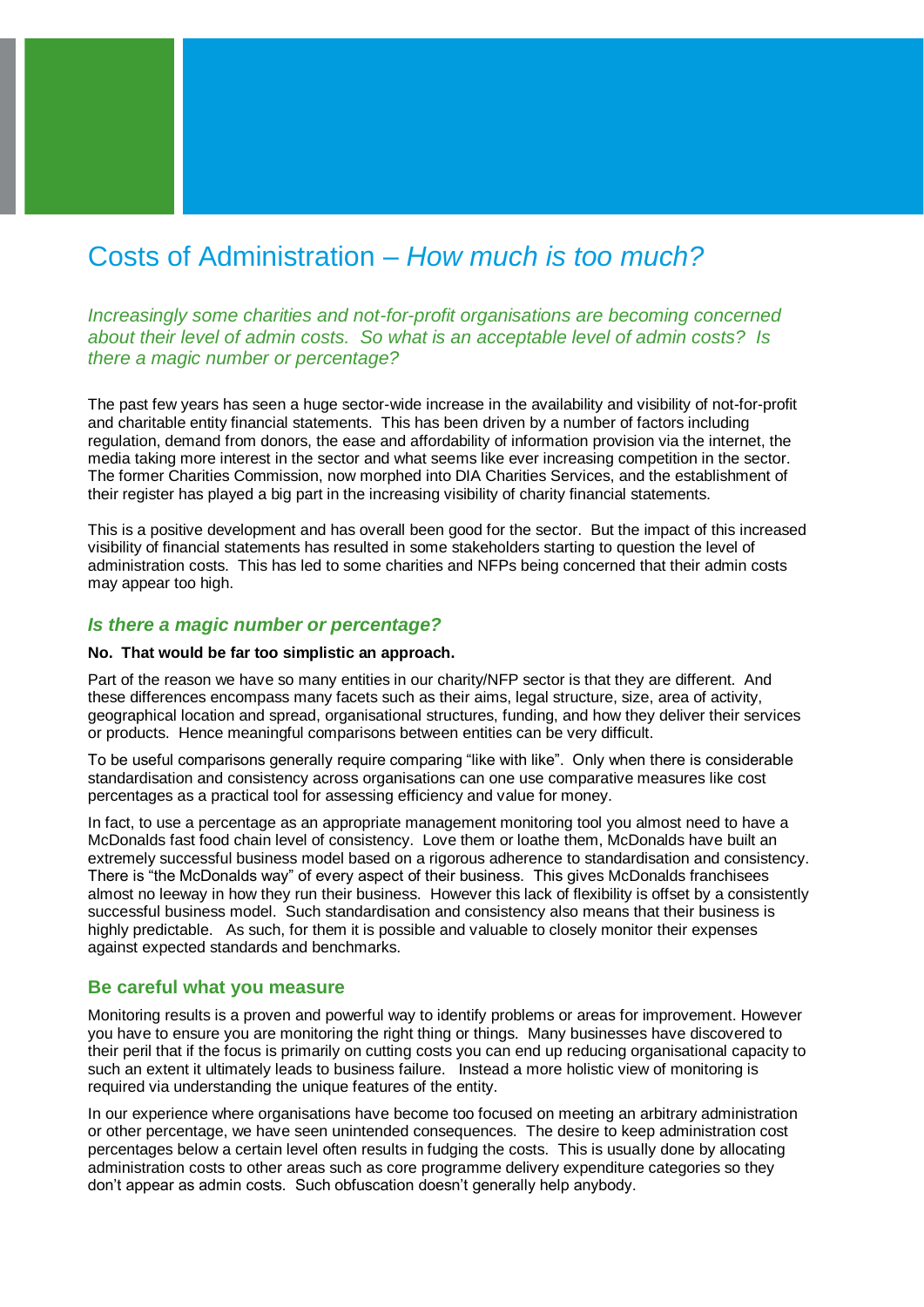## **Experience from overseas**

The UK Charities regulator's experience a few years ago of trying to establish "acceptable" admin percentages apparently proved the above situation i.e. suggested percentages were often met but became somewhat meaningless due to the shuffling of costs to other areas just to meet the expectation.

The UK Guardian newspaper ran an interesting story in May 2013 which suggested that; "Donors should not favour charities that have low administration costs as they are likely to be low performers." This claim came from empirical research regarding what administration costs indicate about charities' performance.

The research effectively concluded that well performing charities spent an average of 11.5% of their costs on administration yet charities spending a smaller percentage on their overheads such as 9% or 10% were not found to be as well performing. The research considered a range of factors to determine what a "well performing" charity was but a key part of this was a strong documented track record of the charity's impact.

It is important not to focus on the absolute %'s above as the charities in the survey had some certain important characteristics such as being large in size. However the point is that the research showed that below a certain level of cost the charities were not efficient in their operation due to a lack of investment in support capacity i.e. administration.

The article quoted Caroline Fiennes, director of Giving Evidence and author of 'It ain't what you give, it's the way that you give it', who said:

*"If we look at what is included in the admin figure, such as systems to record learning and to improve and reduce costs, we can understand the findings. Spending on those things enables good performance. Scrimping on them is often a false economy."*

*"Assessing a charity by its admin spend is like assessing a teacher on how much chalk they use, or assessing a doctor on how many drugs they prescribe. They're easy measures, but they don't relate to performance."*

*"This isn't to say that there isn't waste in charities. There is – masses, much of it avoidable, and good charities try to avoid it. But don't expect to find it clearly labelled in the financial statements."*

Susan Hitch, a trustee of various organisations including the [Sigrid Rausing Foundation](http://www.sigrid-rausing-trust.org/) has said: 'I'm often worried if a charity claims very low admin costs. Either they're fudging it to try to please a funder, which doesn't promise much of a relationship, or their admin really is rock bottom, in which case they're unlikely to be well run. You can't run an effective organisation with barely any cost. Grants are usually more effective if the charity is spending a realistic amount on its core costs.'

# **Final Thoughts**

Watching the administration costs is always important.

But be careful to also monitor the bigger issue of how much, how effectively and how efficiently your charity or NFP is delivering on its reason for being.